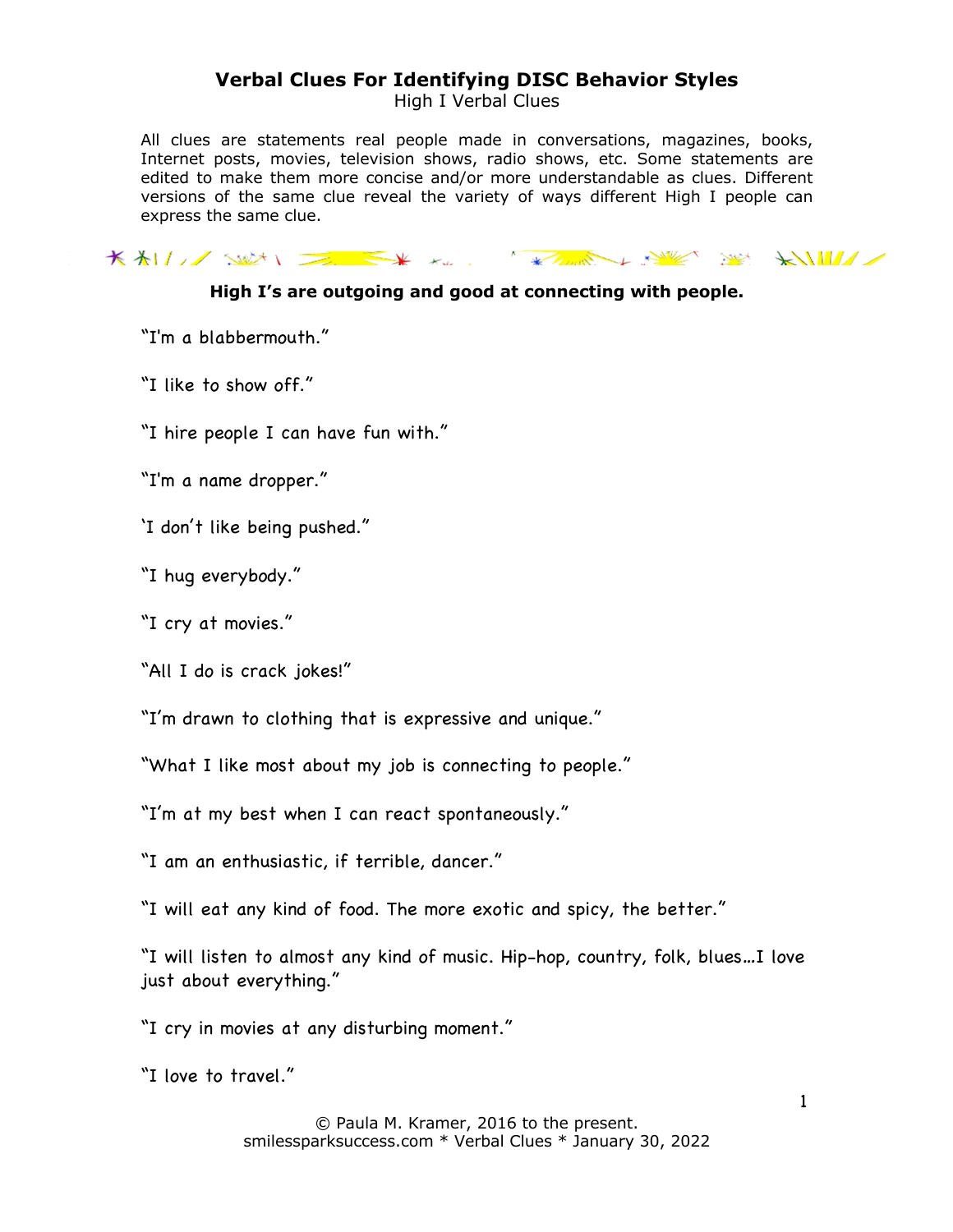High I Verbal Clues

All clues are statements real people made in conversations, magazines, books, Internet posts, movies, television shows, radio shows, etc. Some statements are edited to make them more concise and/or more understandable as clues. Different versions of the same clue reveal the variety of ways different High I people can express the same clue.

KALL SEN EXTREMELY SERVER SERVER

"I love puns."

"I am a master at referring people to those that can help them best."

"I can live for two months on a good compliment."

"I love to do a lot of crazy, weird, unique things."

"I was the class clown in high school."

"I jump into any situation or conversation that interests me."

"I cry easily at a good TV show or movie."

"Laughing is my favorite thing to do."

"My ideal date is having a drink in the afternoon and having it unexpectedly lead to a fun dinner."

"Talking to young kids — especially young girls — distresses me and motivates me by keeping me focused."

"I am very resourceful. I often see value in people and things that others don't."

I believe that life is a journey and not a destination. Just follow your intuition and enjoy the ride."

"I can make anyone feel at home."

"I love to be the first one dancing at a party."

"I have 120 themed ties and a half dozen themed vests."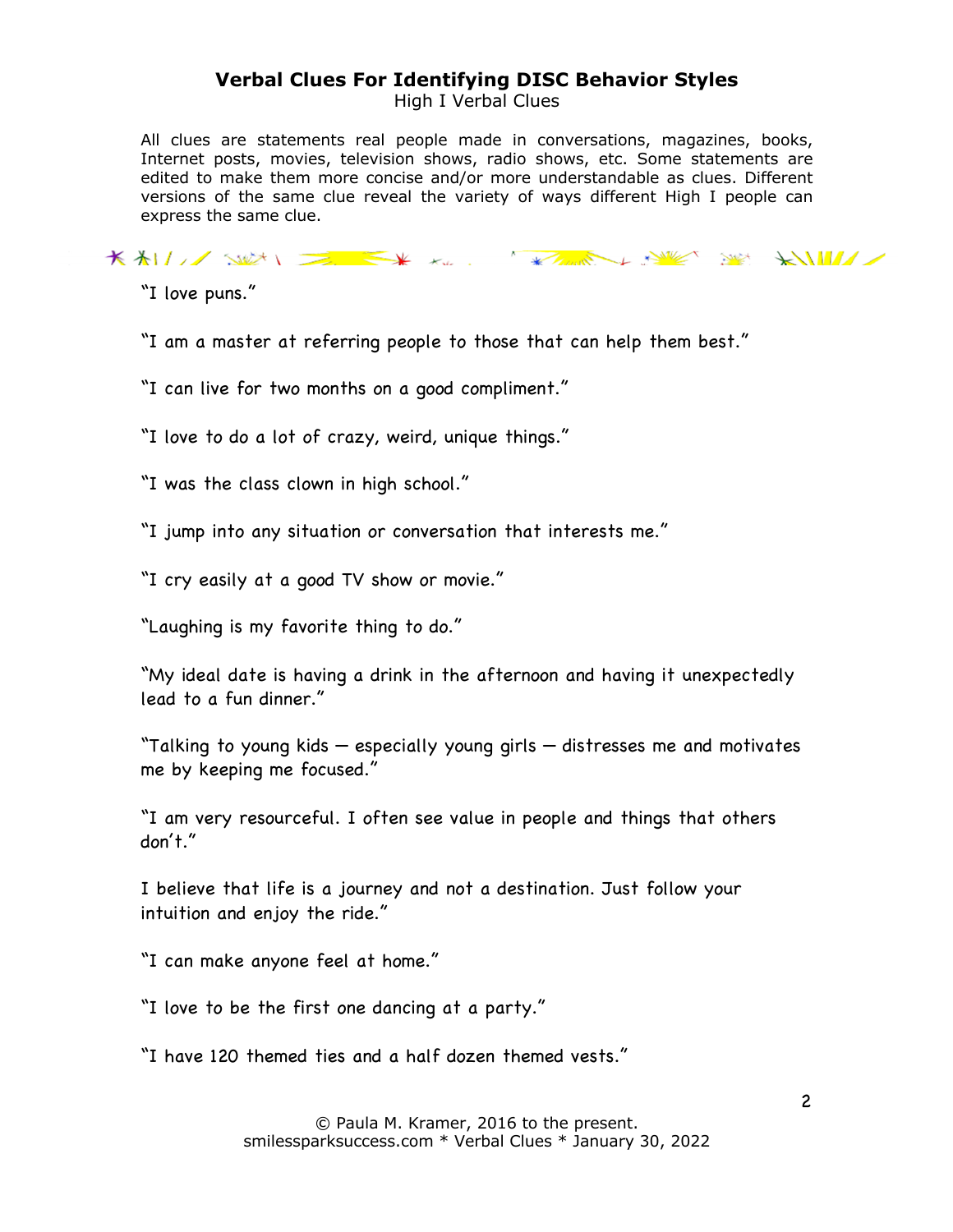High I Verbal Clues

All clues are statements real people made in conversations, magazines, books, Internet posts, movies, television shows, radio shows, etc. Some statements are edited to make them more concise and/or more understandable as clues. Different versions of the same clue reveal the variety of ways different High I people can express the same clue.

KALL SEN EXTREMELY SERVER SERVER

"I always cry during talent shows."

"Working with highly successful people gives me validation."

"The most beautiful things I've ever seen are simple acts of kindness between two strangers."

"I teach my kids to choose joy, love, and laughter every day."

"That's the joy of my job — making connections."

"It's important to connect face-to-face."

"I'm not physically capable of not talking to the TV."

"My philosophy of life is to do what's fun."

"I hope that your reading of my book will create a connection between us, at least while you are reading."

"I've talked my way out of five speeding tickets."

"I'm a massive prankster."

"I'm good at giving people funny nicknames."

"I like trying new things."

"I like being on stage, virtual and real."

"I give amazing hugs — like, seriously good hugs."

"My biggest pet peeve is pettiness."